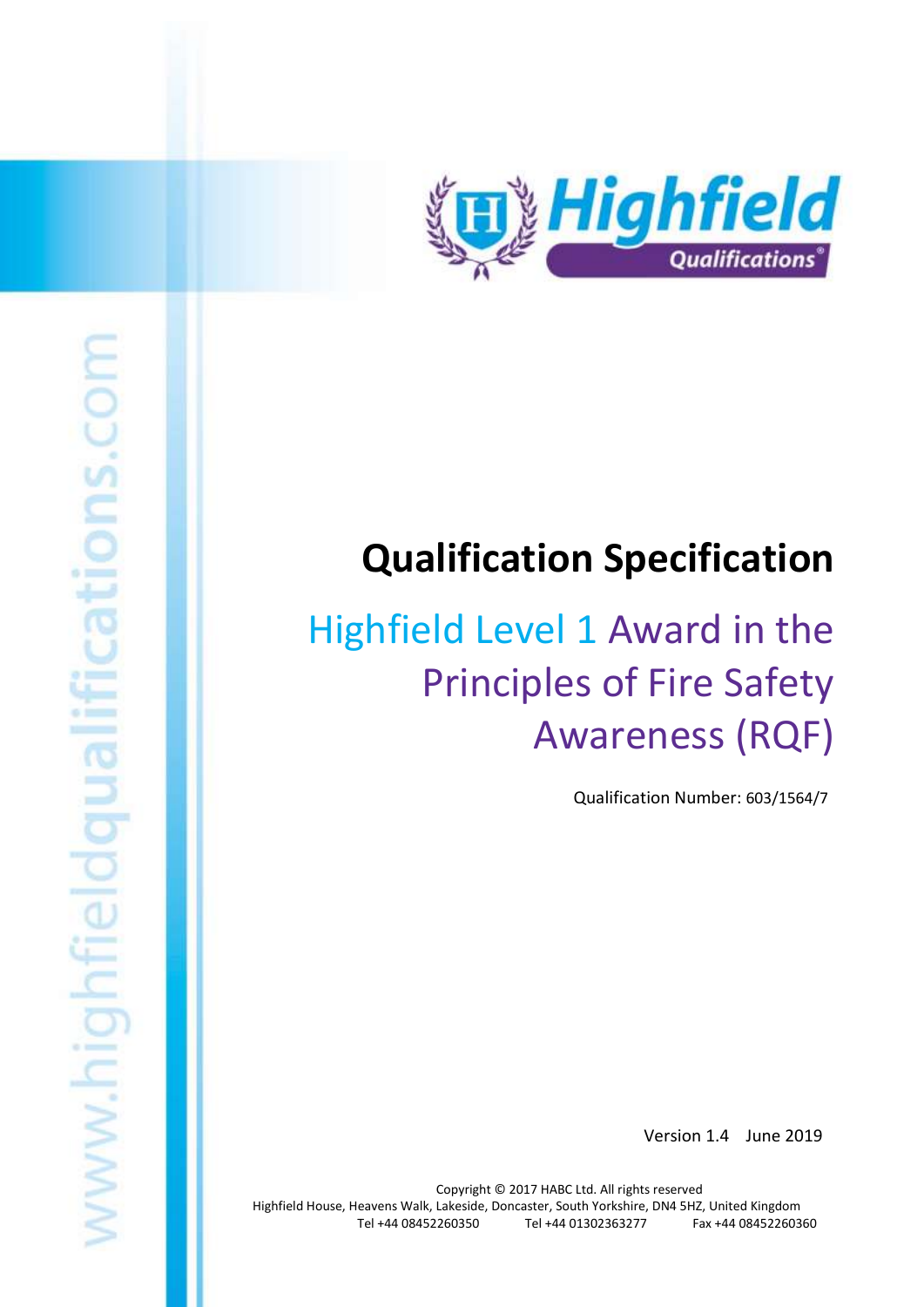

# **Contents**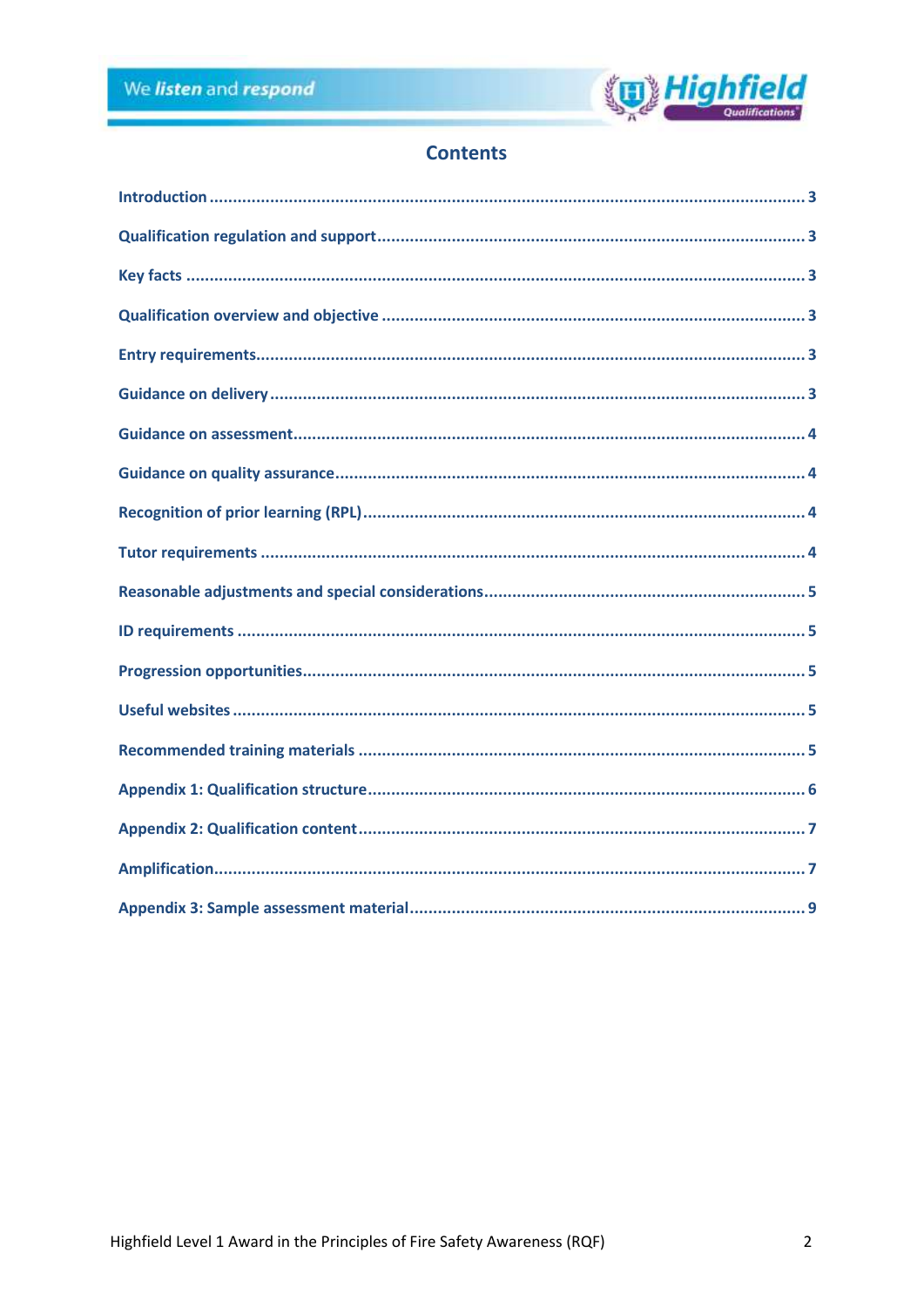

## **Highfield Level 1 Award in the Principles of Fire Safety Awareness (RQF)**

#### <span id="page-2-0"></span>**Introduction**

This qualification specification is designed to outline all you need to know to offer this qualification at your centre. If you have any further questions, please contact your account manager.

#### <span id="page-2-1"></span>**Qualification regulation and support**

The Highfield Level 1 Award in the Principles of Fire Safety Awareness (RQF) is awarded by Highfield Qualifications and sits on the Regulated Qualifications Framework (RQF). The RQF is a qualification framework regulated by Ofqual and CCEA Regulation. It is also suitable for delivery in Wales and is regulated by Qualifications Wales.

#### <span id="page-2-2"></span>**Key facts**

| <b>Qualification number:</b>           | 603/1564/7                  |
|----------------------------------------|-----------------------------|
| Learning aim reference:                | 60315647                    |
| <b>Credit value:</b>                   | 1                           |
| <b>Assessment method:</b>              | Multiple-choice examination |
| <b>Guided learning hours (GLH):</b>    | 4                           |
| <b>Total qualification time (TQT):</b> | 5                           |

#### <span id="page-2-3"></span>**Qualification overview and objective**

The objective of this qualification is to support learners in any workplace, particularly new starters, where a basic understanding of fire safety is required.

Learners gaining this qualification will know that fire safety is the responsibility of everyone in the workplace. They will recognise the common causes of fire and identify actions to take in the event of a fire.

#### <span id="page-2-4"></span>**Entry requirements**

There are no prerequisites for this qualification, although it is recommended that learners have a minimum of Level 1 in literacy/English or equivalent.

This qualification is approved for delivery to learners aged 14+.

#### <span id="page-2-5"></span>**Guidance on delivery**

The total qualification time (TQT) for this qualification is 5 hours and of this 4 hours are recommended as guided learning hours.

TQT is an estimate of the total number of hours it would take an average learner to achieve and demonstrate the necessary level of attainment to be awarded with a qualification, both under direct supervision (forming guided learning hours) and without supervision (all other time). TQT and GLH values are advisory and assigned to a qualification as guidance.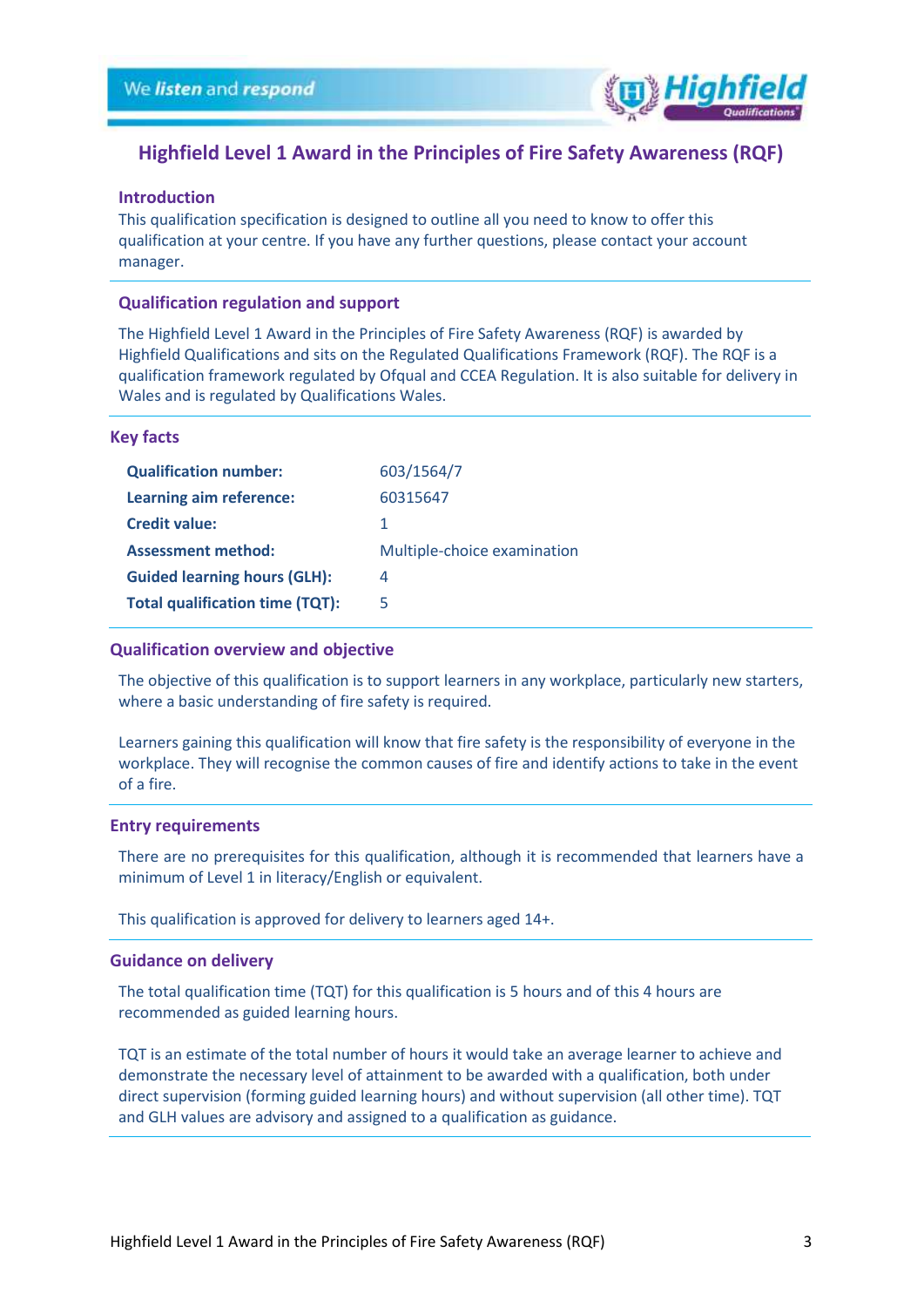

#### <span id="page-3-0"></span>**Guidance on assessment**

This qualification is externally set and assessed by a 15-question multiple-choice examination that must be completed within 30 minutes. Successful learners will have to demonstrate knowledge across the unit content and correctly answer 9 questions or more to achieve a pass. Completed examination papers should be returned to Highfield Qualifications for marking. Results will then be provided to the centre afterwards. This qualification is graded as Pass or Fail.

Centres must take all reasonable steps to avoid any part of the assessment of a learner (including any internal quality assurance and invigilation) being undertaken by any person who has a personal interest in the result of the assessment.

#### <span id="page-3-1"></span>**Guidance on quality assurance**

Highfield Qualifications requires centres to have in place a robust mechanism for the quality assurance of training delivery and invigilated assessment arrangements.

#### <span id="page-3-2"></span>**Recognition of prior learning (RPL)**

Centres may apply to use recognition of prior learning or prior achievement to reduce the amount of time spent in preparing the learner for assessment.

For further information on how centres can apply to use RPL as described above, please refer to the Recognition of Prior Learning (RPL) policy in the members' area of the Highfield website. This policy should be read in conjunction with this specification and all other relevant Highfield documentation.

#### <span id="page-3-3"></span>**Tutor requirements**

Highfield Qualifications recommends nominated tutors for this qualification to meet the following:

- hold a relevant subject area qualification, which could include any of the following:
	- − Level 2 Fire Safety qualifications; and
	- − Level 2 Health and Safety qualification
	- **OR**
	- − Level 3 Fire Safety qualification or above **OR**
	- − NEBOSH National/International General Certificate in Occupational Safety and Health; **OR**
	- − Understanding and knowledge of working in a fire safety job role or environment
- hold a recognised teaching qualification, which could include any of the following:
	- − Highfield Level 3 Award in Delivering Training (RQF) **OR**
	- − Highfield Level 3 International Award in Delivering Training (IADT) or equivalent **OR**
	- − Level 3 Award in Education and Training or above **OR**
	- − Proof of at least 30 hours of training in any subject
- maintain appropriate continued professional development for the subject area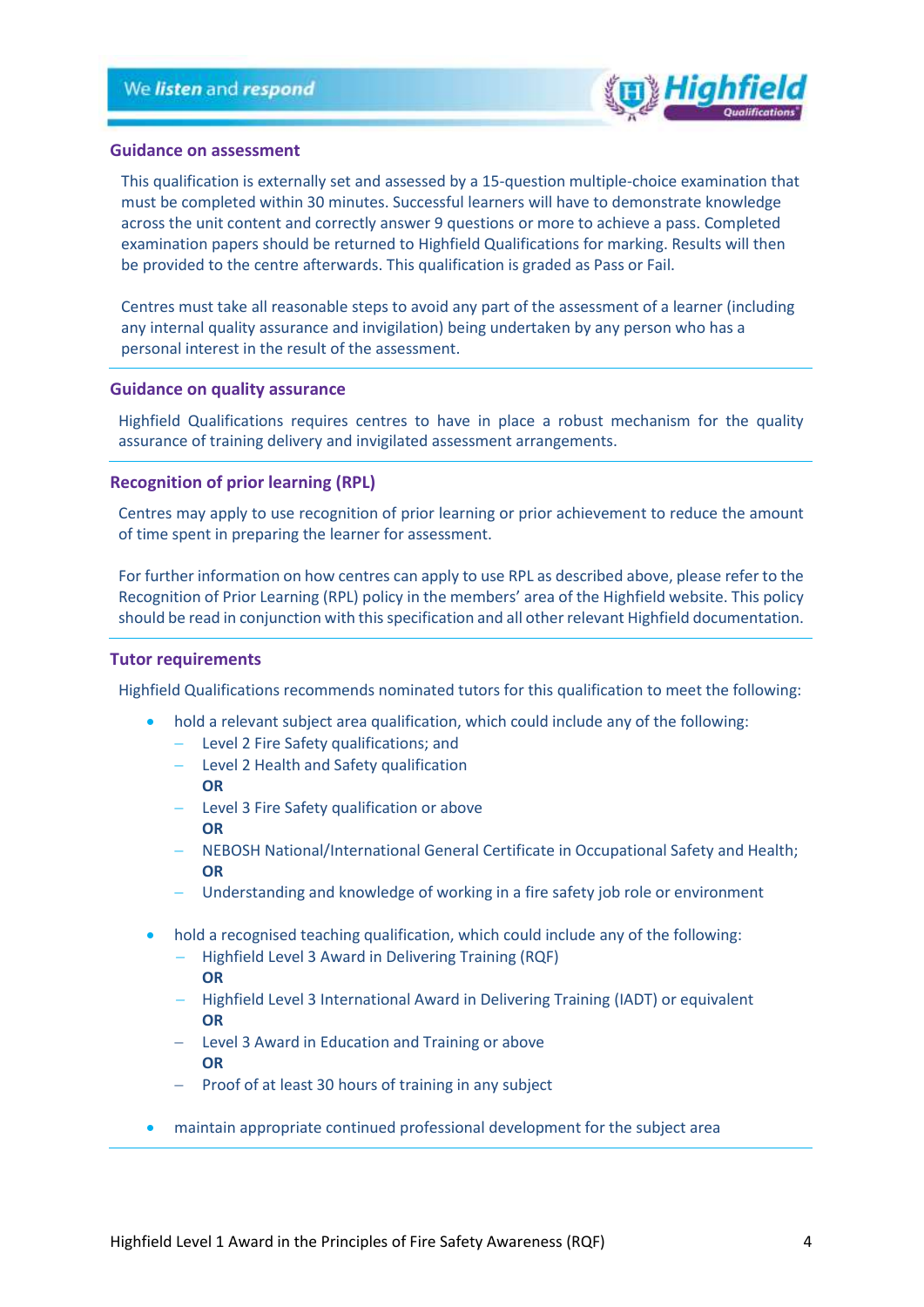

#### <span id="page-4-0"></span>**Reasonable adjustments and special considerations**

Highfield Qualifications has measures in place for learners who require additional support. Please refer to Highfield Qualifications' Reasonable Adjustments Policy for further information/guidance.

#### <span id="page-4-1"></span>**ID requirements**

It is the responsibility of the centre to have systems in place to ensure that the person taking an assessment is indeed the person they are claiming to be. All centres are therefore required to ensure that each learner's identification is checked before they undertake the assessment. Highfield Qualifications recommends the following as proof of a learner's identity:

- a valid passport (any nationality)
- a signed UK photocard driving licence
- a valid warrant card issued by HM forces or the police
- another photographic ID card, e.g. employee ID card, student ID card, travel card etc.

If a learner is unable to produce any of the forms of photographic identification listed above, a centre may accept another form of identification containing a signature, for example, a credit card. Identification by a third-party representative, such as a line manager, human resources manager or invigilator, will also be accepted.

#### **For more information on learner ID requirements, please refer to Highfield Qualifications' Core Manual.**

#### <span id="page-4-2"></span>**Progression opportunities**

On successful completion of this qualification, learners may wish to continue their development by undertaking one of the following qualifications:

- Highfield Level 2 Award in the Principles of Fire Safety (RQF)
- Highfield Level 2 Award Risk Assessment (RQF)
- Highfield Level 2 Award Health and Safety within the Workplace (RQF)

#### <span id="page-4-3"></span>**Useful websites**

- [www.highfieldqualifications.com](http://www.highfieldqualifications.com/) (Highfield Qualifications)
- [www.highfield.co.uk](http://www.highfield.co.uk/) (Highfield Products)
- [www.hse.gov.uk](http://www.hse.gov.uk/) (Health and Safety Executive)

#### <span id="page-4-4"></span>**Recommended training materials**

- The Essentials of Fire Safety Awareness. Brookin, J and Wordsworth, M. Highfield International Limited
- The Essentials of Fire Safety Awareness (Level 1) Presentation. Highfield International Limited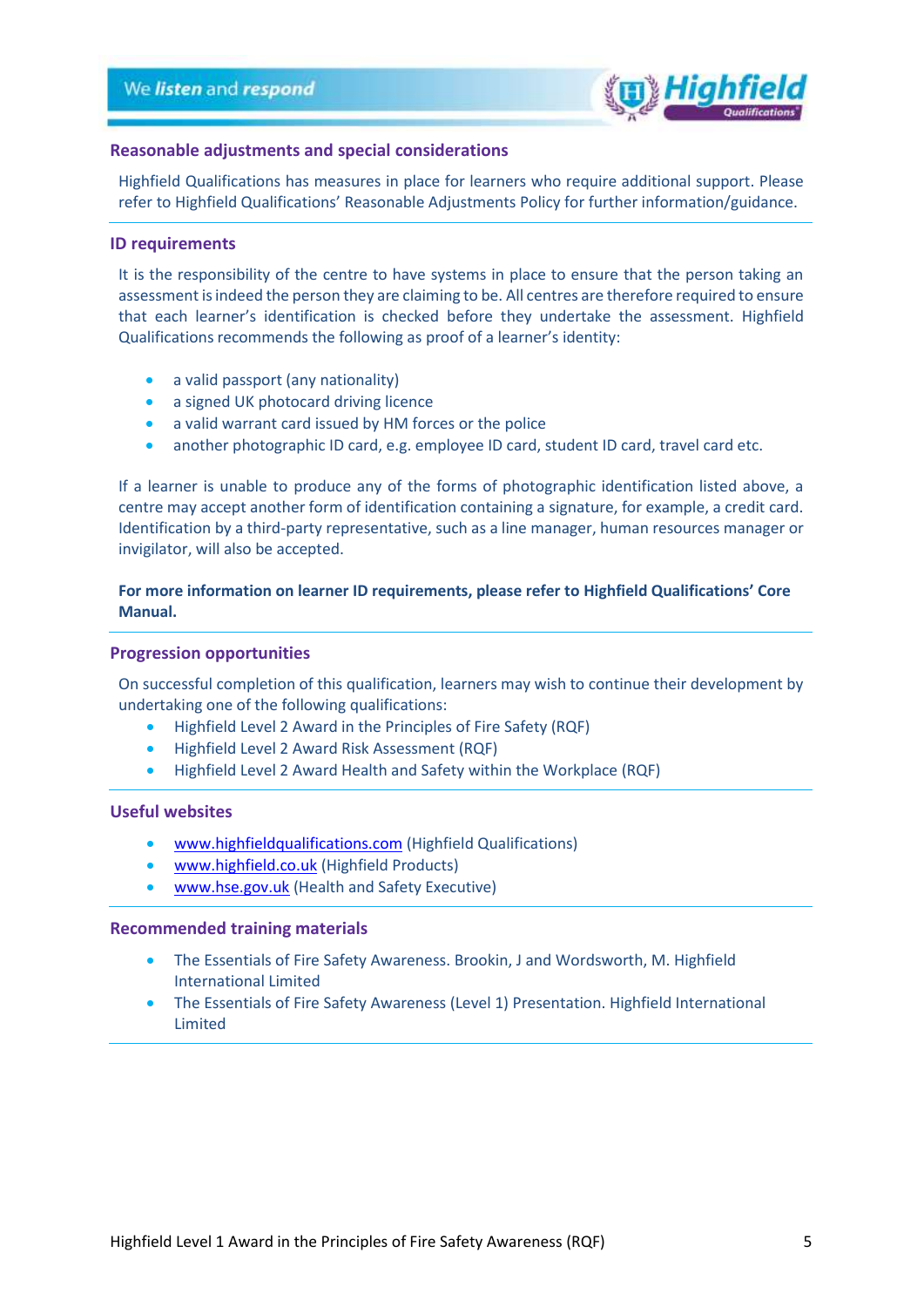

## <span id="page-5-0"></span>**Appendix 1: Qualification structure**

To complete the **Highfield L1 Award in the Principles of Fire Safety Awareness (RQF),** learners must complete the following mandatory unit:

| <b>Unit</b><br>reference | Unit title                                              | Level | <b>GLH</b> | <b>Credit</b> |
|--------------------------|---------------------------------------------------------|-------|------------|---------------|
|                          | $\gamma/615/7451$   Principles of Fire Safety Awareness |       |            |               |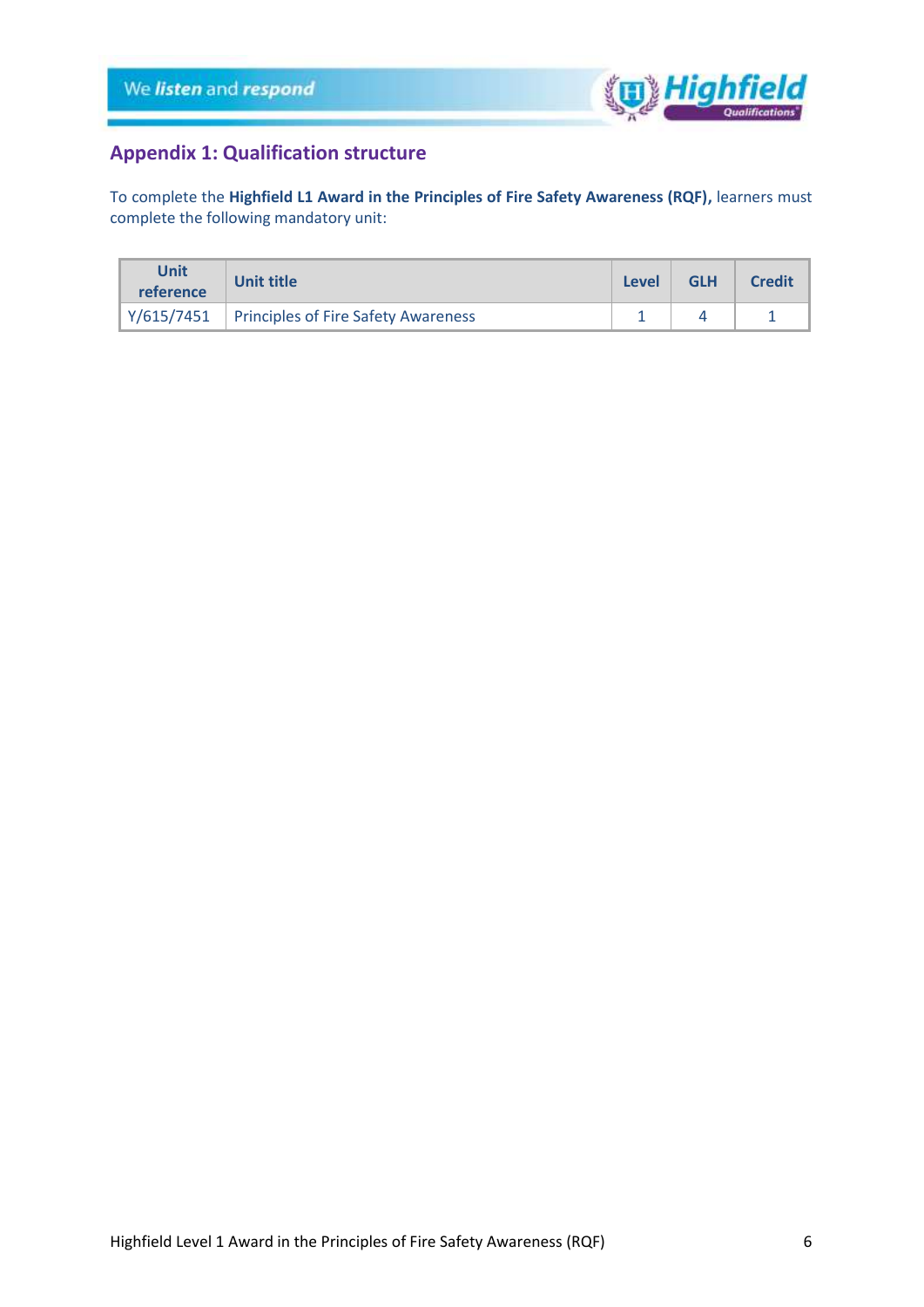

## <span id="page-6-0"></span>**Appendix 2: Qualification content**

#### **Unit 1: Principles of Fire Safety Awareness**

| Unit number: Y/615/7451 |   |
|-------------------------|---|
| Credit:                 | 1 |
| GLH:                    | 4 |
| Level:                  |   |

| <b>Learning Outcomes</b>                                                        | <b>Assessment Criteria</b>                                                                                                                                                                                                                                                                                                                                                                                                                                                               |  |
|---------------------------------------------------------------------------------|------------------------------------------------------------------------------------------------------------------------------------------------------------------------------------------------------------------------------------------------------------------------------------------------------------------------------------------------------------------------------------------------------------------------------------------------------------------------------------------|--|
| <b>The learner will</b>                                                         | <b>The learner can</b>                                                                                                                                                                                                                                                                                                                                                                                                                                                                   |  |
| 1. Understand the hazards and<br>risks associated with fire in the<br>workplace | Identify the components of the fire triangle<br>1.1<br>Identify the main causes of fires in the workplace<br>1.2<br>Identify ways to reduce the likelihood of a fire<br>1.3<br>Outline the main costs of fires in the workplace<br>1.4<br>Outline the duties for the following in relation to fire<br>1.5<br>safety:<br>employer<br>employee<br>fire warden<br>1.6 Identify structural features of means of escape and<br>how to ensure that they are <b>maintained</b> and<br>available |  |
| 2. Understand how fire risk is<br>controlled in the workplace                   | Identify <b>actions</b> to take in the event of a fire and<br>2.1<br>upon hearing a fire alarm<br>Identify the types of fire-fighting equipment and their<br>$2.2^{\circ}$<br>uses<br>Outline ways to ensure fire safety equipment is<br>2.3<br>available for use                                                                                                                                                                                                                        |  |

#### <span id="page-6-1"></span>**Amplification**

**Learning Outcome 1 - Understand the principles of fire and its prevention**

- 1.1 **Components** of the fire triangle ignition, fuel, oxygen. How elements start/reduce/stop a fire, causes of fire
- 1.2 **Main causes** of fires in the workplace arson, electrical faults, smoking materials
- 1.3 **Reduce the likelihood** of a fire- fire risk assessment, housekeeping, physical controls, employee controls (training), equipment safety and servicing e.g. gas and electric, storage of flammable substances/fuel.

Daily checks could include:

- Outline the ways employees can assist in reducing the risk of fire occurring
- Follow information provided on fire risk assessment
- Always follow your training
- Keep rubbish to a minimum
- Report any fire safety related matters to your supervisor
- Keep stairways and corridors clear
- Ensure fire doors remain shut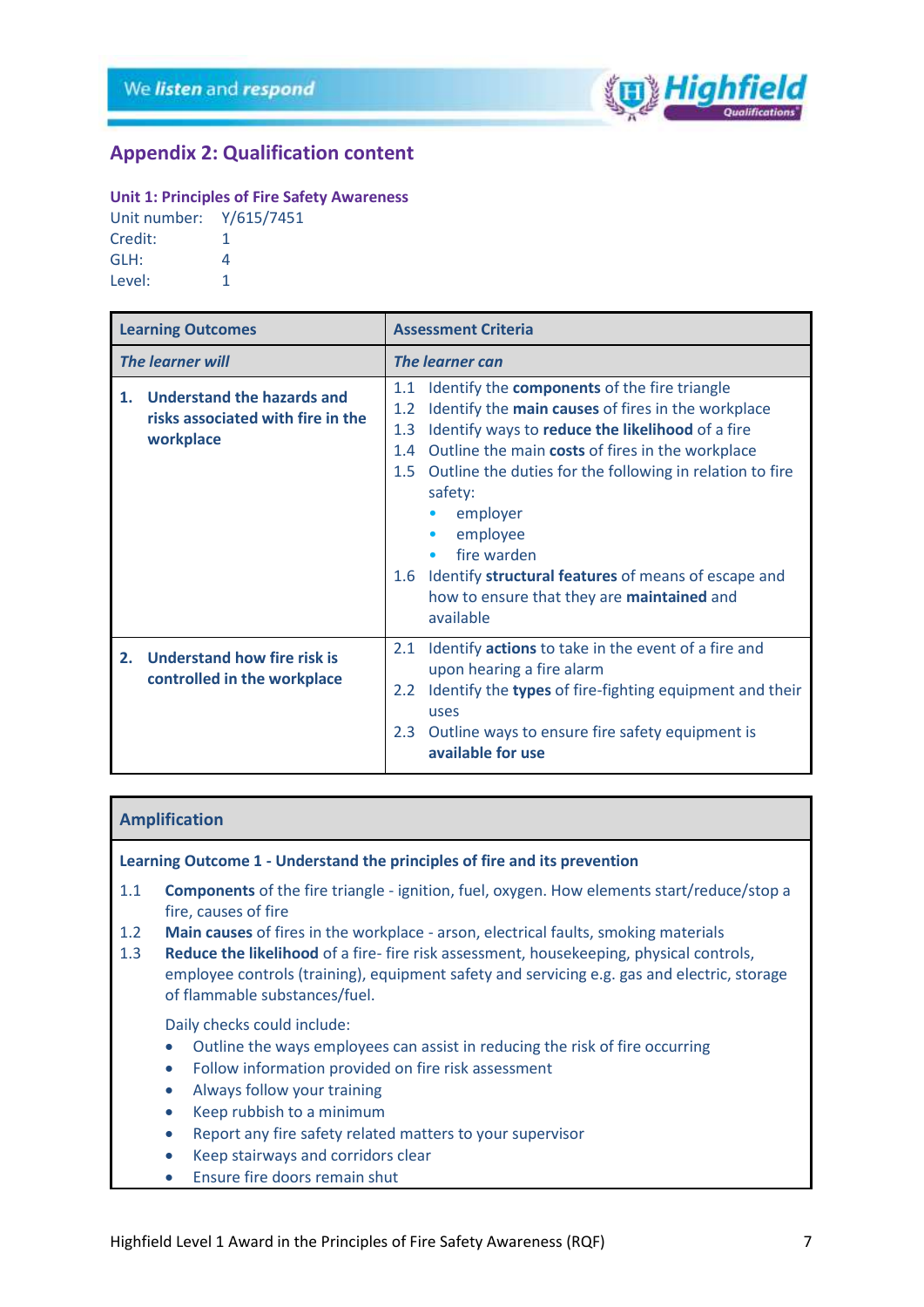## We listen and respond

- 1.4 Main **costs** of fires in the workplace personal injury or death, direct cost to building and business, insurance costs, loss of jobs, society healthcare, social welfare.
- 1.6 **Structural features** of means of escape fire doors, staircases, emergency lighting, escape doors, assembly points

How to ensure they are **maintained** - regular inspection, testing, maintenance.

#### **Learning Outcome 2 - Understand how fire risk is controlled in the workplace**

- 2.1 **Actions** to take in the event of a fire raise the alarm, evacuate, contact emergency services, fight a fire if able, assembly point
- 2.2 **Types** of fire-fighting equipment portable Extinguishers water, dry powder, foam, wet chemical,  $CO<sup>2</sup>$ , blanket. Fixed sprinklers, hoses.
- 2.3 Ensure fire safety equipment is **available for use** regular servicing of equipment.